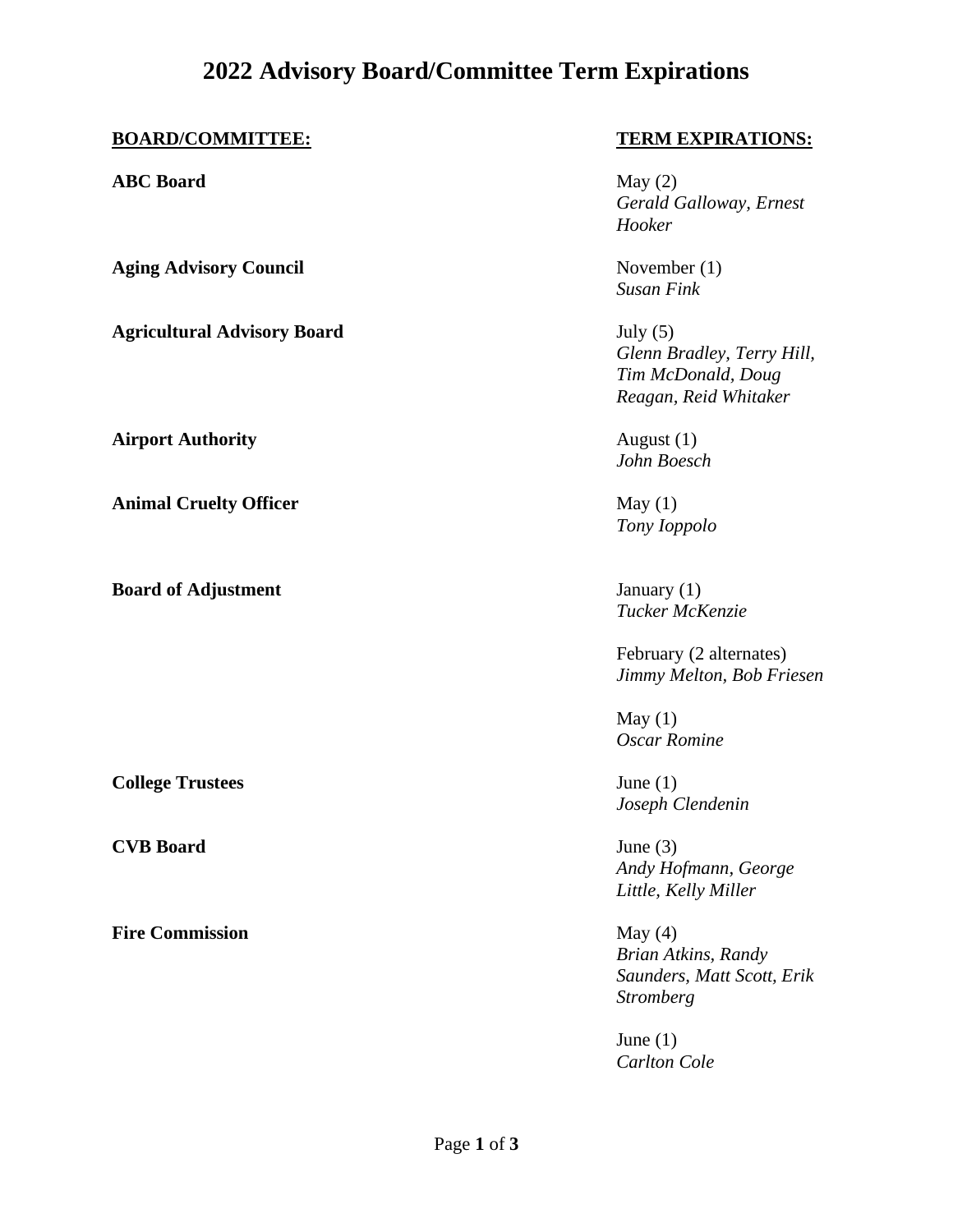## **Board of Health** March (1)

*Bill Mang*

April (2) *Jayne Lee, Kamron Monroe*

July  $(1)$ *BJ Goodridge*

December (1) *Louis Gregory*

*Samantha King*

*Shirlyn Morrison-Sims*

April (1) *Ciara Suros*

June  $(1)$ *Mary Spell*

August (3) *Cate Frederick, Matt Garner, April Medlin*

October (1) *Annette McGraw*

December (2) *Neil Oakley, Aulisa Turner*

*Rose Highland-Sharpe*

August (2) *Theron Bell, Clara Bernicken*

October (1) *Barbara Allred*

*Cynthia Bradley*

June (2) *Josh Brooks, Robert Wittmann*

**Human Resources Appeals** June (1)

**Juvenile Crime Prevention Council** February (1)

**Library Board of Trustees** March (1)

**Local Emergency Planning Committee March (1)** March (1)